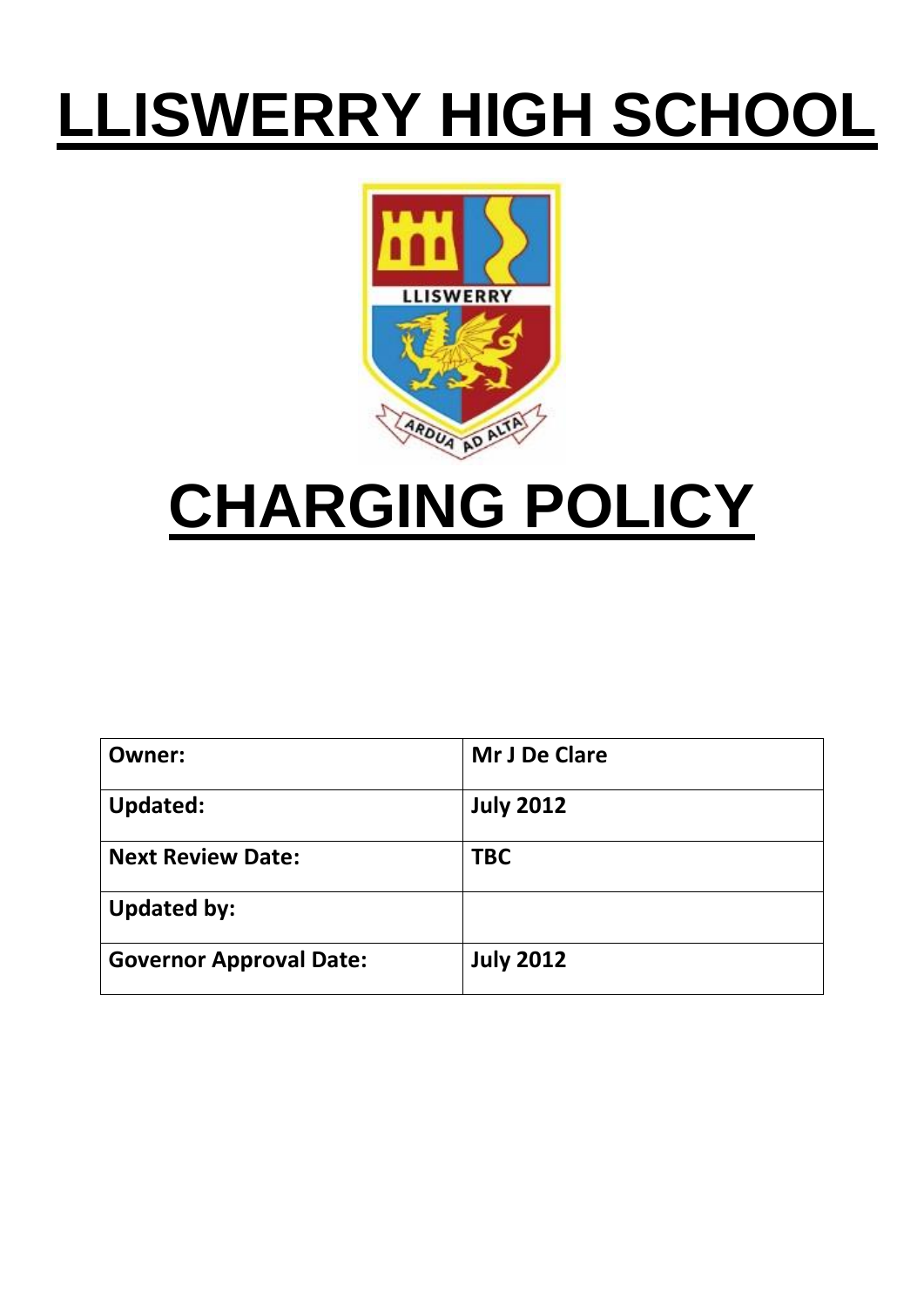### **LLISWERRY HIGH SCHOOL CHARGING POLICY**

Education is provided without compulsory charges to parents. Most activities are financed by the school with the funds received from the Education Authority.

There are, however, some valuable educational activities which the school cannot provide without seeking some financial support from parents. This policy is to cover such charging. Any charges made by the school must meet the requirements of the Education Reform Act, 1988. The Governors endorse the guiding principles contained in the Act, in particular that no child should have its access to the curriculum limited by charges.

#### AIMS

- To make a broad programme of trips and activities accessible to as many pupils as possible.
- To establish and maintain a fair and coherent system of charging within the constraints of the school budget.

It is the policy of the Governors of this school to charge pupils at cost for all activities which are deemed under the Act to take place outside school hours unless that activity is required to fulfil;

- Any requirements definitely specified in the syllabus or specification of a prescribed examination
- Any statutory duties relating to the National Curriculum

#### PRACTICE

Charges will **not** be made for any activities which form part of a prescribed examination specification or are in fulfilment of the National Curriculum requirements.

Activities which are wholly or mainly within school hours should not normally be chargeable. Charges will be levied for the cost of repairing or replacing books, equipment, other school property, property of another pupil or damage to buildings arising from carelessness, loss or unreasonable behaviour.

#### Practical Subject costs -

In practical subjects, parents may be asked for the full or partial cost of materials or ingredients if they have indicated in advance that they wish to own the finished product.

#### Trips and Visits

Voluntary contributions may be invited for trips which take place mainly within school hours. No pupil will be excluded because of the inability to pay but the school is entitled to cancel the trip if the level of contributions does not meet its budgetary requirements.

Trips which take place mainly out of school hours are chargeable.

Board, lodging and travel costs will be charged on residential trips, subject to statutory exceptions.

#### Music Tuition

Peripatetic music lesson tuition will be charged at £1 per lesson.